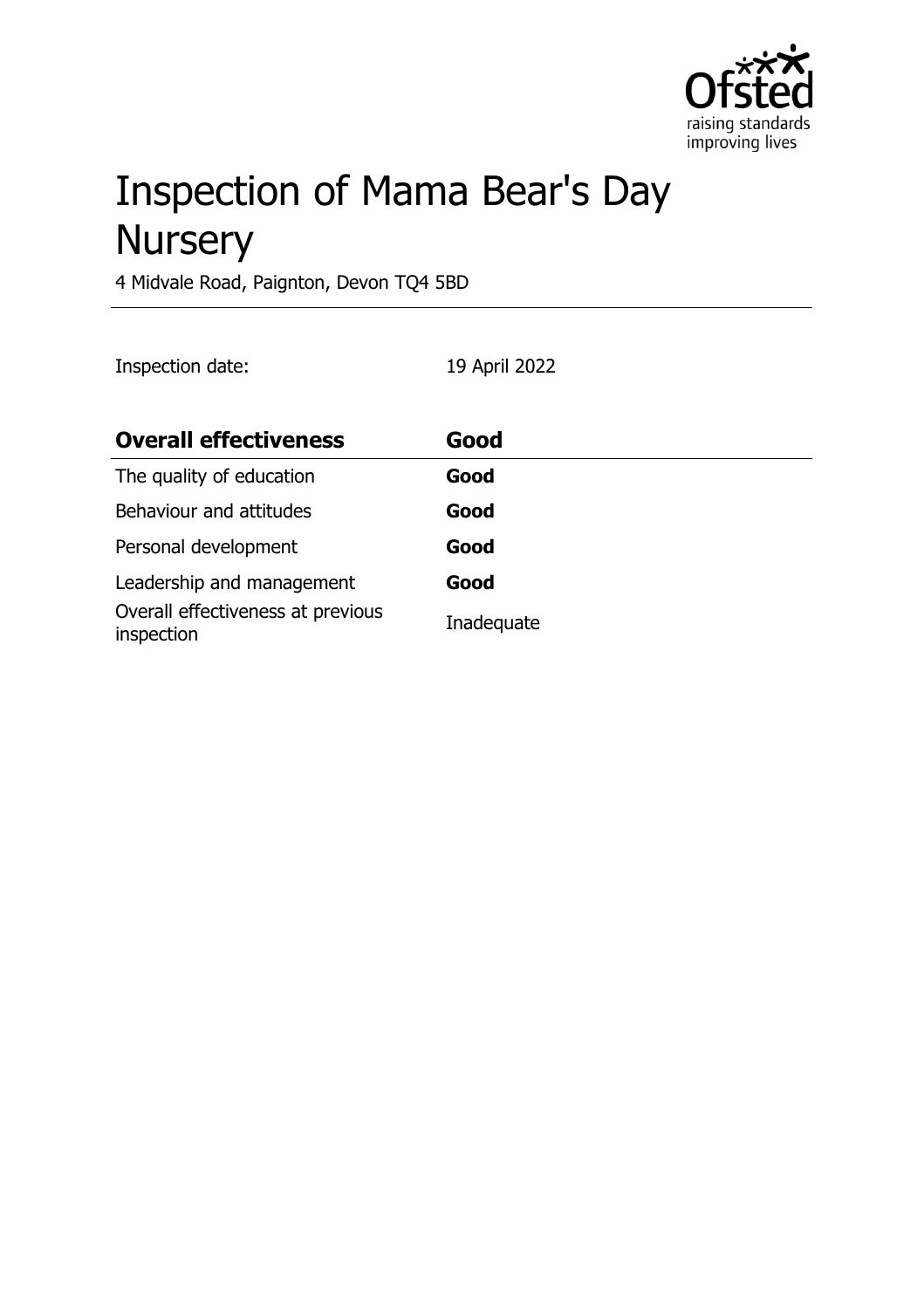

# **What is it like to attend this early years setting?**

#### **The provision is good**

Managers and staff work well together to create a safe environment for children to play and learn. Children and their parents and/or carers are greeted warmly by friendly staff. Recent adjustments to arrival routines, following changes to COVID-19 pandemic procedures, provide parents with choices to say goodbye to their children either in the reception area or in their children's room. Children happily become engaged with a variety of interesting activities on offer. Staff develop children's personal, social and emotional skills very well. Staff are good role models and praise children's acts of kindness. Children's behaviour is very good. Babies and toddlers receive comforting cuddles from staff, which helps them to settle and enjoy their time at the nursery.

Staff have received training and improvements have been made to the curriculum. Children benefit from activities that are better suited to their age and stage of development, which helps them to build on existing skills. For example, older children enjoy walking to local gardens. They use magnifying glasses to look for different bugs and record their findings. This helps to increase children's knowledge and understanding of their local environment and nature. Babies and toddlers have exciting opportunities to develop their physical skills and curiosity as they explore sand with their hands and different tools.

#### **What does the early years setting do well and what does it need to do better?**

- Since the last inspection, there have been improvements. Managers and staff reflect on their practice and develop ideas. There is a high focus on supporting staff's well-being. Managers and room supervisors provide good guidance. There is a positive team ethos. However, plans to further extend staff's professional development to enhance teaching to a consistently high level are not fully implemented and embedded.
- $\blacksquare$  Staff who support children with special educational needs and/or disabilities have a clear understanding of their role. There are effective partnerships with parents and other professionals to provide targeted interventions to help children to achieve their full potential. However, plans to meet the challenge of an increasing number of children with additional needs and to implement changes in assessment procedures are not fully developed.
- The dedicated team of staff have a good knowledge of what children know and can do. They plan interesting activities which are based on what they know children could learn next. There is a strong focus on developing children's communication and language. For example, pre-school children show that they know and understand the story about a hungry caterpillar. Staff use good questioning skills to help children to recall, from the previous week, the different foods they tasted at the nursery and which ones were healthy. Children are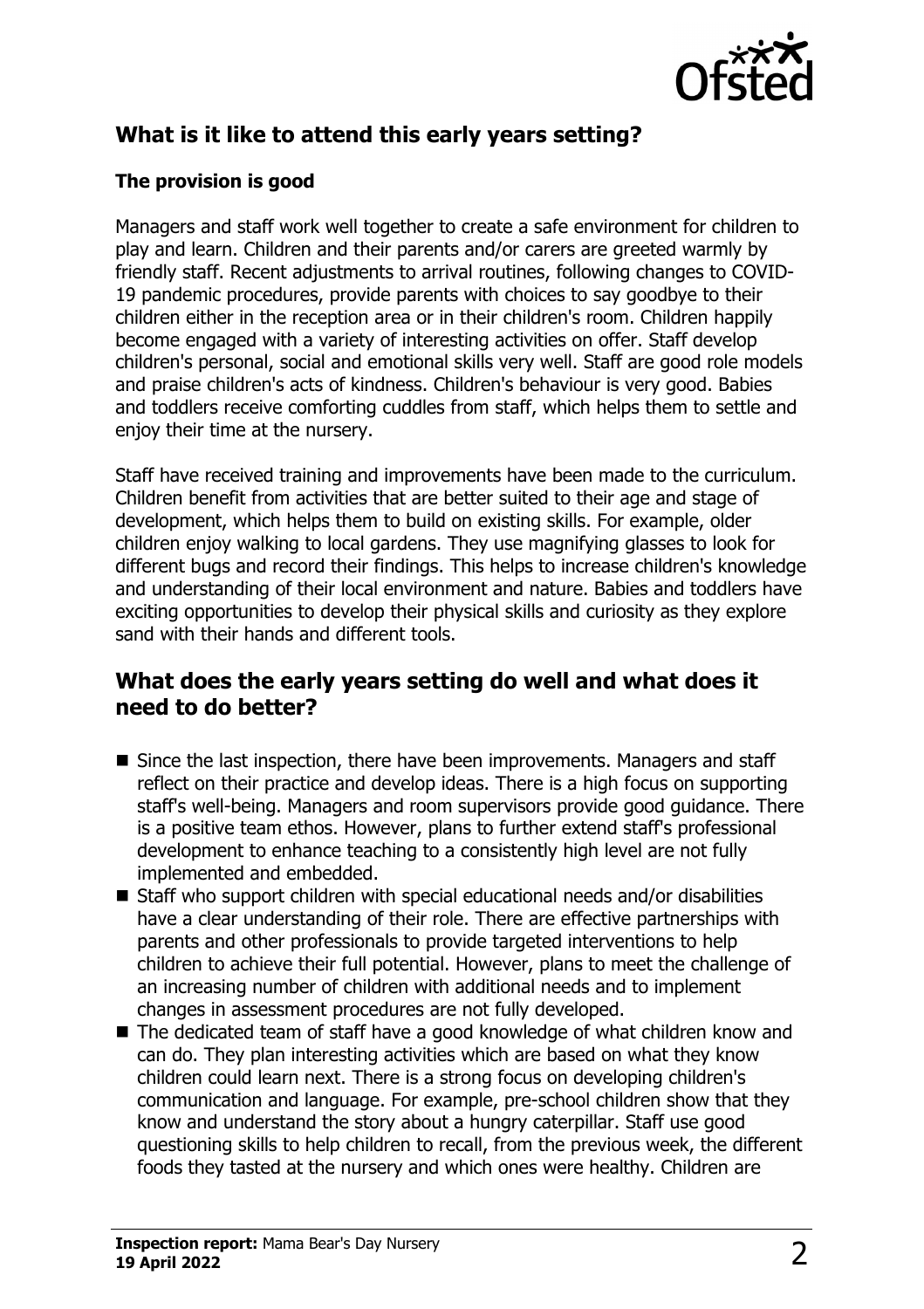

fascinated to watch the caterpillars in a special jar. They count the insect's legs and excitedly talk about how it will make a cocoon and become a butterfly.

- Parents and carers report that they are very happy with their children's progress. They receive valuable information when they come to collect their children and when they access a variety of online systems. There are happy and respectful relationships between children and the attentive staff who care for them.
- Children's physical skills are developing well. Younger children are encouraged to build the core muscles they will need for standing and walking. Older children are agile to walk across a varied terrain outdoors. They ride balance bikes skilfully and climb successfully on wooden apparatus.
- $\blacksquare$  Most staff have a very good understanding of how to implement the curriculum. Toddlers enjoy exciting activities to help them to build their skills of colour, shape and number recognition. For example, in the garden, children happily find the correct foam shape or beanbag when instructed. Enthusiastic staff introduce new words, such as 'hexagon' and 'rectangle', and successfully repeat the game to help children remember and understand new words.
- The cheerful cook provides healthy menu options. Children's dietary needs are well catered for. Toddlers and pre-school children are encouraged to serve themselves and pour their own cups of water. This helps to build their independence skills. Specific requirements for babies are met.
- $\blacksquare$  Managers ensure that additional funding is used well to target children's specific needs. All children make good progress from their individual starting points.

# **Safeguarding**

The arrangements for safeguarding are effective.

Staff attend regular training and are aware of their role and responsibilities to safeguard children. They have a secure knowledge of the signs and symptoms that could indicate a child is more vulnerable or at risk of abuse. They understand the procedures to follow should they have any child protection concerns. Since the last inspection, policies and procedures have been improved, and risk assessments have been reviewed and revised. As a result, staff are deployed effectively, and children are supervised well and play in a safe environment. Children learn how to behave to keep themselves and their friends safe and how to look after resources appropriately.

## **What does the setting need to do to improve?**

#### **To further improve the quality of the early years provision, the provider should:**

- $\blacksquare$  continue to implement and embed plans to further extend staff's professional development to enhance teaching to a consistently high level
- $\blacksquare$  build on plans to provide better assistance for staff to meet the challenge of the increasing number of children with additional needs and to implement changes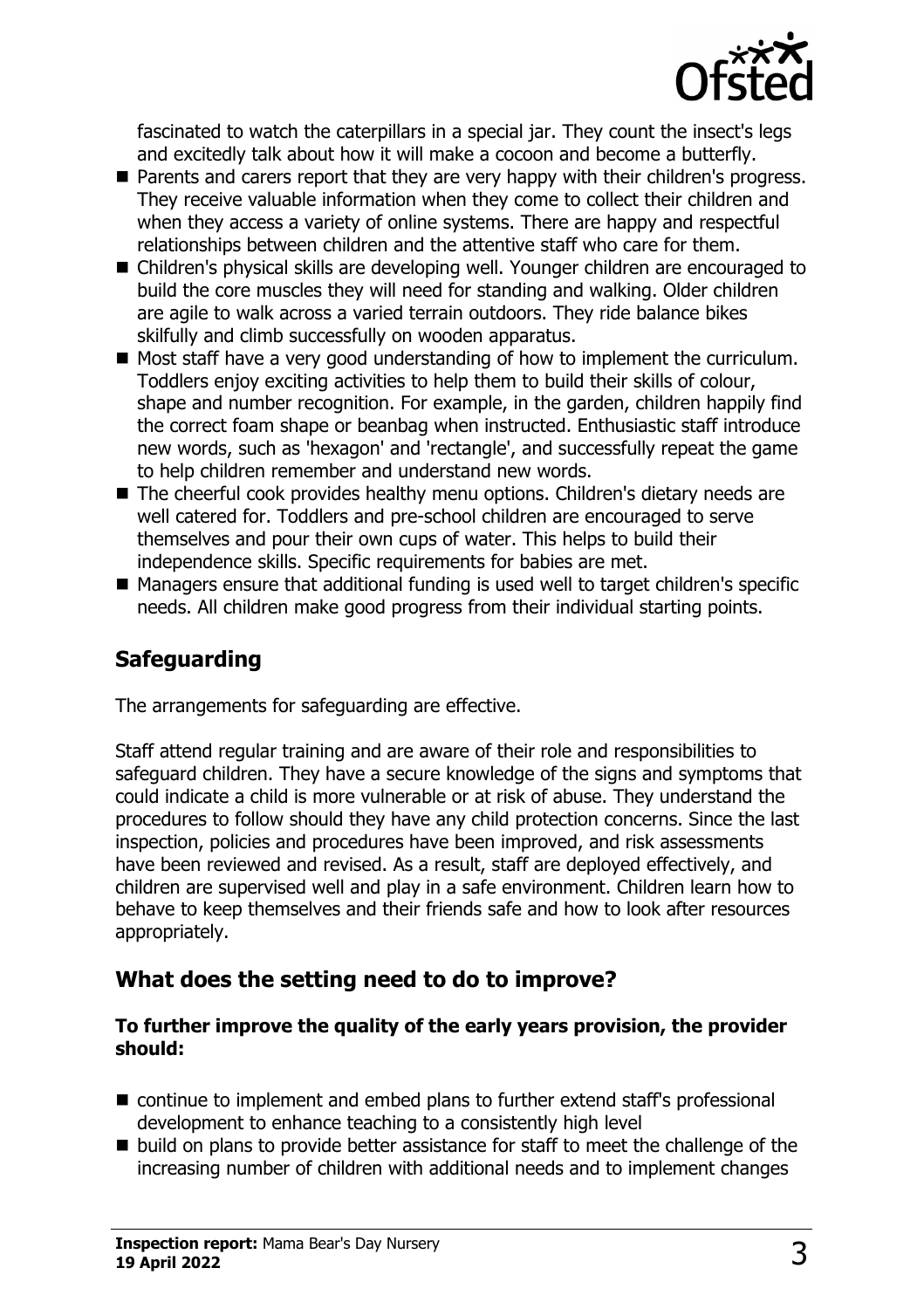

in assessment procedures.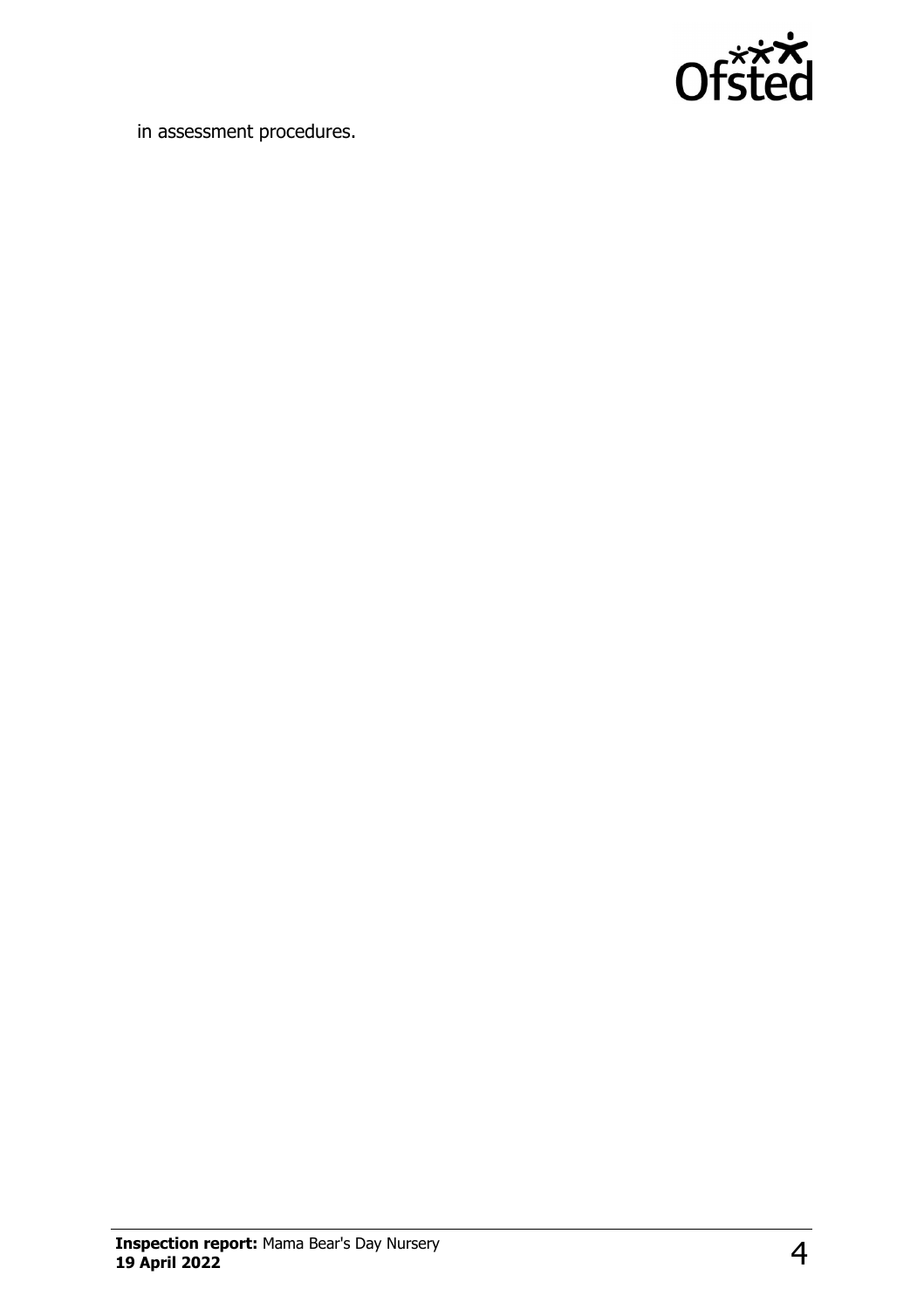

| <b>Setting details</b>                         |                                                        |
|------------------------------------------------|--------------------------------------------------------|
| Unique reference number                        | EY457215                                               |
| <b>Local authority</b>                         | Torbay                                                 |
| <b>Inspection number</b>                       | 10216550                                               |
| <b>Type of provision</b>                       | Childcare on non-domestic premises                     |
| <b>Registers</b>                               | Early Years Register, Compulsory Childcare<br>Register |
| Day care type                                  | Full day care                                          |
| Age range of children at time of<br>inspection | $0$ to $4$                                             |
| <b>Total number of places</b>                  | 65                                                     |
| Number of children on roll                     | 63                                                     |
| Name of registered person                      | Mama Bear's Day Nursery Ltd                            |
| Registered person unique<br>reference number   | RP901325                                               |
| <b>Telephone number</b>                        | 01803 520 620                                          |
| Date of previous inspection                    | 2 November 2021                                        |

## **Information about this early years setting**

Mama Bear's Day Nursery registered in 2012. It is one of a group of 25 privately owned nurseries located in south-west England. The nursery is situated in Paignton, Devon. The nursery is open from Monday to Friday for 51 weeks of the year. Sessions are from 7.30am to 6pm. The nursery employs 10 members of staff. Of these, eight hold appropriate childcare qualifications. The nursery provides funded early education for two-, three- and four-year-old children.

## **Information about this inspection**

**Inspector** Linda Williamson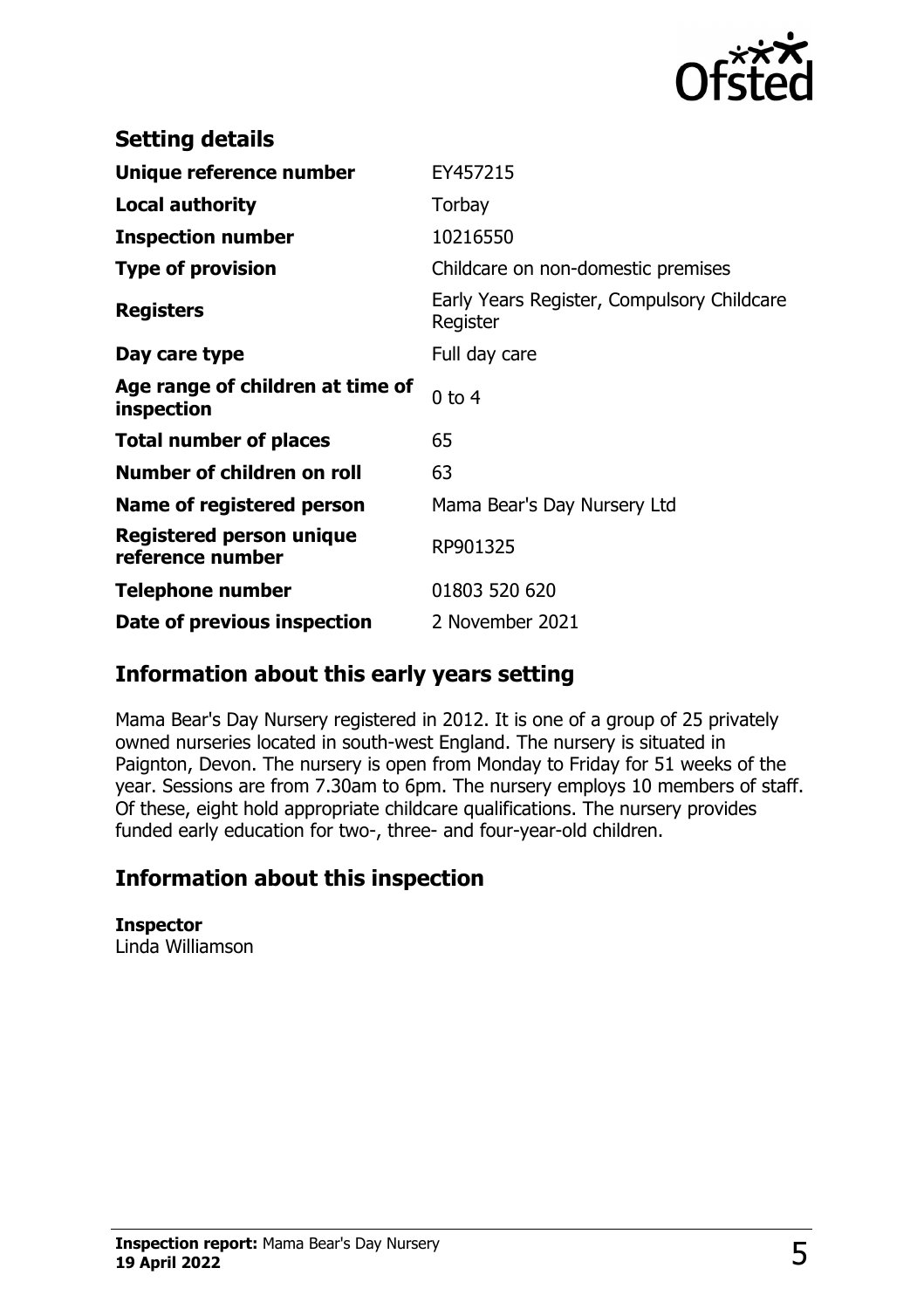

#### **Inspection activities**

- $\blacksquare$  The inspector discussed any continued impact of the COVID-19 pandemic with the provider and has taken that into account in their evaluation of the nursery.
- $\blacksquare$  The managers joined the inspector on a learning walk and talked to the inspector about their curriculum and what they want the children to learn.
- $\blacksquare$  The inspector viewed the nursery and discussed the safety and suitability of the premises.
- $\blacksquare$  The inspector talked to staff at appropriate times during the inspection and took account of their views.
- $\blacksquare$  The inspector observed the quality of education being provided, indoors and outdoors, and assessed the impact on children's learning.
- $\blacksquare$  The inspector carried out joint observations of activities with a manager.
- $\blacksquare$  The inspector spoke to several parents during the inspection and took account of their views.
- $\blacksquare$  The inspector looked at relevant documentation and reviewed evidence of the suitability of staff working in the nursery.
- $\blacksquare$  Children spoke to the inspector about what they enjoy doing while at the nursery.

We carried out this inspection under sections 49 and 50 of the Childcare Act 2006 on the quality and standards of provision that is registered on the Early Years Register. The registered person must ensure that this provision complies with the statutory framework for children's learning, development and care, known as the early years foundation stage.

If you are not happy with the inspection or the report, you can [complain to Ofsted](http://www.gov.uk/complain-ofsted-report).